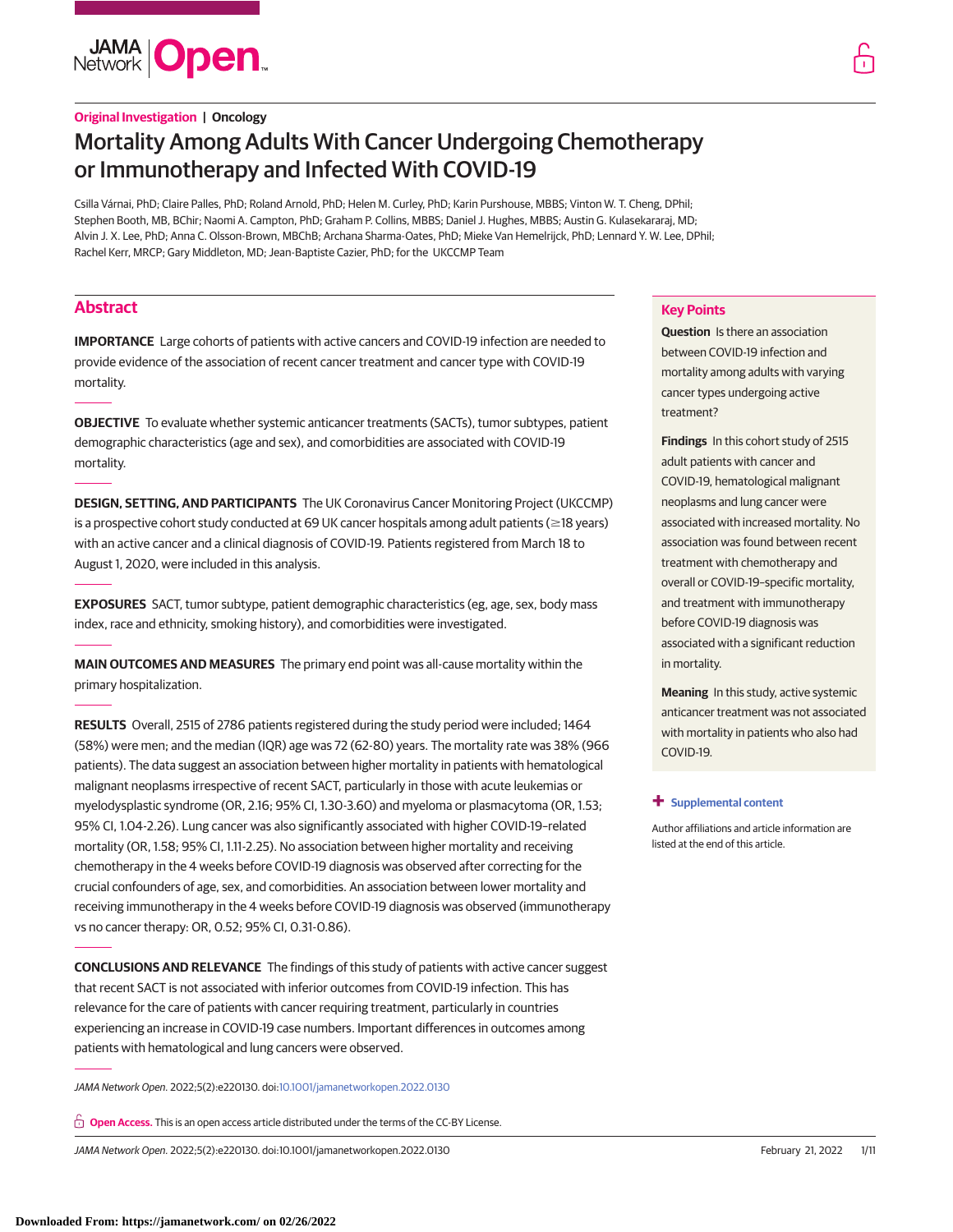### **Introduction**

More than 185 million people worldwide have had confirmed SARS-CoV-2. There have been 4 million COVID-19 infection-related deaths with more than 129 000 deaths in the UK alone.<sup>1</sup> Early data suggested patients with cancer had a 2-fold higher risk of COVID-19-related mortality.<sup>2,3</sup> As a result, cancer services made sweeping changes to treatment and follow-up strategies to minimize the risk of COVID-19 infection.

The UK Coronavirus Cancer Monitoring Project (UKCCMP) was launched on March 18, 2020. Early data identified that COVID-19 mortality in patients with cancer was primarily associated with age, sex, and comorbidities rather than recent systemic anticancer therapies (SACTs),<sup>4</sup> a finding shared by other large prospective studies,<sup>5</sup> and that tumor subtypes had differing mortality risks.<sup>6</sup> We performed exploratory analyses aiming to determine whether mortality was associated with SACTs, tumor subtype, patient demographic characteristics (age and sex), and comorbidities using univariable and multivariable models in a large data set of patients with active cancer and with COVID-19 infection.

# **Methods**

### **Data Collection and Study Design**

Patient data were collected as previously described.<sup>4,6</sup> Patients 18 years and older with active cancer and a clinical diagnosis of COVID-19 (98% had positive reverse transcription–polymerase chain reaction [RT-PCR] results) were eligible. Patients with active cancer were defined as those with metastatic disease, those undergoing active treatment, or those treated in the last 12 months. Patients were registered to this study by cancer centers when patients presented at hospital for either cancer treatment, which led to COVID-19 testing, or COVID-19 infection requiring treatment. Most data were collected and managed using REDCap electronic data capture tools<sup>7,8</sup> hosted at the Institute of Translational Medicine, University of Birmingham, as described previously. For the 209 patients who tested positive for SARS-CoV-2 on RT-PCR at Guy's and St Thomas' Hospital and the 64 patients who tested positive at King's College Hospital NHS Foundation Trusts, data were collected by their respective organizations.<sup>9</sup> All 69 participating centers entered anonymized patient information. The information collected included ethnicity data, which was only entered if present in the patient's medical record. Ethnicity information was collected following guidance from the UK government.<sup>10</sup> Owing to the small number of patients with a recorded ethnicity other than White, the only analysis presented compared patients classified as any White background with those classified as any Black, Asian, or other minority ethnicity. Ethnicity data were collected because of early reports of worse outcomes in those infected with COVID-19 from Black, Asian, or minority ethnic backgrounds. All data were securely transferred into the Compute and Storage for Life Science infrastructure at the Centre for Computational Biology, University of Birmingham,<sup>6</sup> and curated following a uniform annotation process.

Patients undergoing active treatment fewer than 4 weeks prior to their positive SARS-CoV-2 test were classified as under active treatment. The study period was March 18 to August 1, 2020, and as such all patients were unvaccinated. For further information see the eMethods in [Supplement 1.](https://jama.jamanetwork.com/article.aspx?doi=10.1001/jamanetworkopen.2022.0130&utm_campaign=articlePDF%26utm_medium=articlePDFlink%26utm_source=articlePDF%26utm_content=jamanetworkopen.2022.0130)

The UKCCMP was classified by the National Health Service Health Research Authority (HRA) as a public health surveillance project that did not require further ethical review or approval by the HRA.<sup>11</sup> Each participating center provided confirmation that required local approvals were in place (including Caldicott approval if deemed necessary by each center). With HRA approval there was no requirement for individual patient consent. This report follows the Strengthening the Reporting of Observational Studies in Epidemiology [\(STROBE\)](http://www.equator-network.org/reporting-guidelines/strobe/) reporting guideline for cohort studies.12

 $\stackrel{\frown}{\cap}$  JAMA Network Open. 2022;5(2):e220130. doi:10.1001/jamanetworkopen.2022.0130 (Reprinted) February 21, 2022 2/11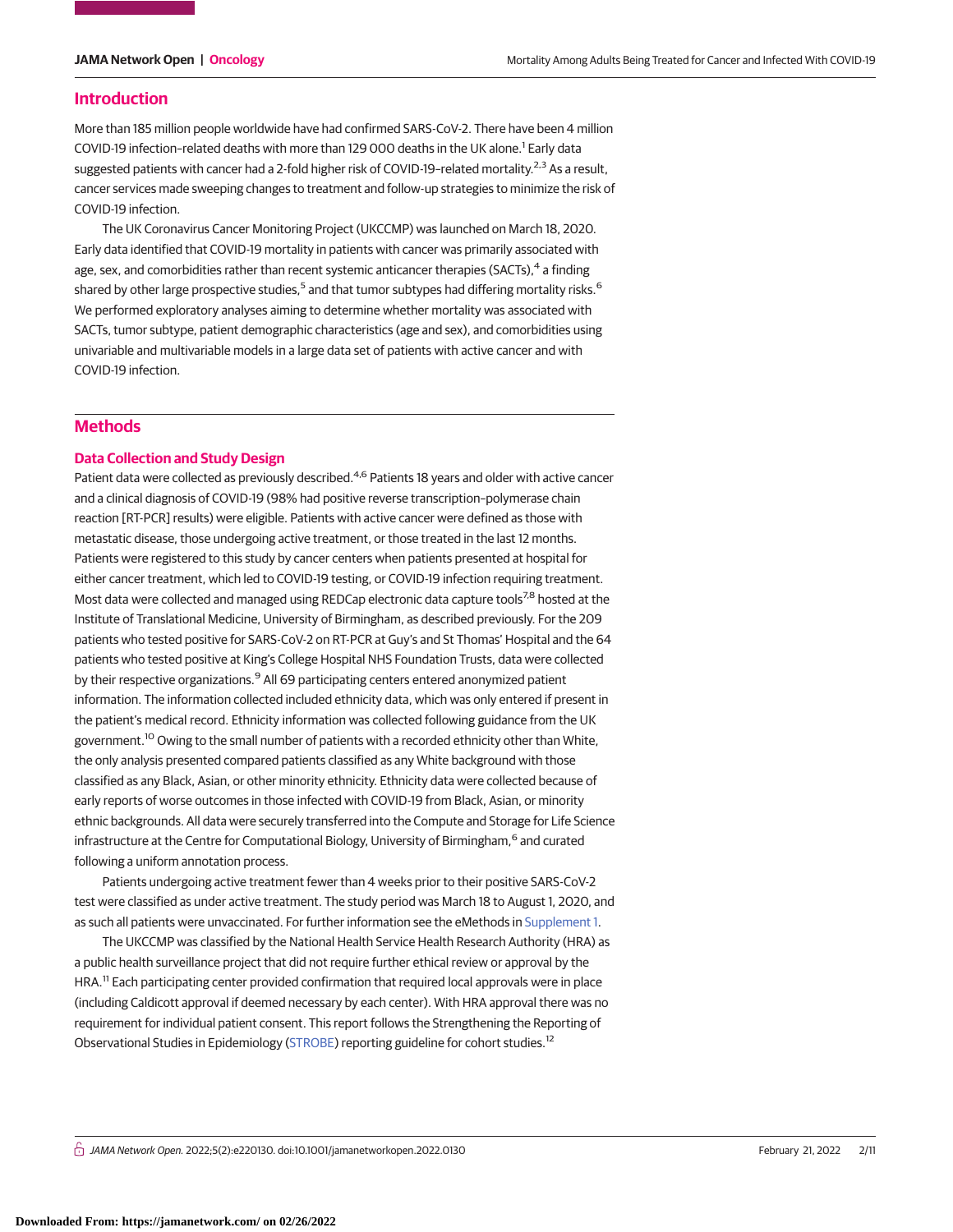#### **Statistical Analysis**

Overall, 2515 patients with valid outcome, age, sex, and comorbidity data were included in all analyses unless otherwise stated. eFigure 1 in [Supplement 1](https://jama.jamanetwork.com/article.aspx?doi=10.1001/jamanetworkopen.2022.0130&utm_campaign=articlePDF%26utm_medium=articlePDFlink%26utm_source=articlePDF%26utm_content=jamanetworkopen.2022.0130) details why patients were excluded. The primary outcome of all-cause mortality was assessed by death during the primary hospitalization. A secondary outcome was COVID-19–specific death, for which COVID-19 was listed as a significant contributing factor within the same time frame.

Data processing, statistical analysis, and visualization were performed in R version 3.6.0 (R Project for Statistical Computing). Two-sided Welch t tests were used to compare continuous data; 2-sided Fisher exact tests were used to compare categorical data. Results are reported as statistically significant at the nominal threshold of  $P <$  .05. Power calculations were performed in R using the statmod package. Potential explanatory variables were analyzed using multivariable logistic regression adjusting for age, sex, and the presence of at least 1 of the following comorbidities: chronic kidney disease (CKD), chronic obstructive pulmonary disease (COPD), cardiovascular disease (CVD), diabetes, hypertension, or vascular diseases, as a binary variable. P values and 95% CIs were calculated with a sandwich estimator and cluster correction using the vcovCL() function of the sandwich R package (version 3.0-1) with the 69 participating centers as clusters and the HC1 bias correction. Nominal P values and 95% CIs are reported without mathematical correction for multiple comparisons.

## **Results**

Of the 2515 patients included in the study, 1464 (58%) were male, and the median (IQR) age was 72 (62-80) years. Overall, 1463 (58%) presented with at least 1 of the key comorbidities, and 272 (11%) were identified as Black, Asian, or another minority ethnic group.

A mortality rate of 38% was observed (966 patients); median (IQR) follow-up for all-cause death was 7 (3-13) days. A total of 1108 patients (44%) presented with mild symptoms of COVID-19, 701 (28%) with severe, 539 (21%) with critical, while 119 (5%) presented with no symptoms of COVID-19 (eTable 2 in [Supplement 1\)](https://jama.jamanetwork.com/article.aspx?doi=10.1001/jamanetworkopen.2022.0130&utm_campaign=articlePDF%26utm_medium=articlePDFlink%26utm_source=articlePDF%26utm_content=jamanetworkopen.2022.0130). Overall, 493 of those who died (51%) presented with critical symptoms, compared with only 46 of those who survived (3%). A total of 131 patients (5%) were admitted to intensive care. The breakdown of characteristics for all patients, those receiving chemotherapy, those not receiving chemotherapy, and those not receiving any treatment can be found in eTable 2 in [Supplement 1.](https://jama.jamanetwork.com/article.aspx?doi=10.1001/jamanetworkopen.2022.0130&utm_campaign=articlePDF%26utm_medium=articlePDFlink%26utm_source=articlePDF%26utm_content=jamanetworkopen.2022.0130) Further information regarding cancer type, cancer stage, and COVID-19 severity are also provided.

We performed exploratory analyses to test the evidence to support associations of patient characteristics, tumor characteristics, and treatment types with outcomes in a large cohort of UK patients with cancer and a confirmed diagnosis of COVID-19. Male sex, older age, and presence of key comorbidities were associated with higher mortality (male sex: odds ratio [OR], 1.53; 95% CI, 1.23- 1.90; older age: OR, 1.04; 95% CI, 1.03-1.05; presence of comorbidities: OR, 1.92; 95% CI, 1.57-2.34). The association between individual comorbidities and outcomes was also tested. When all patients were included, CKD and CVD were associated with higher all-cause mortality (CKD: OR, 1.58; 95% CI, 1.19-2.09; CVD: OR, 1.26; 95% CI, 1.03-1.55) (eTable 3 in [Supplement 1\)](https://jama.jamanetwork.com/article.aspx?doi=10.1001/jamanetworkopen.2022.0130&utm_campaign=articlePDF%26utm_medium=articlePDFlink%26utm_source=articlePDF%26utm_content=jamanetworkopen.2022.0130). In patients with solid cancer, CKD, CVD, COPD, and diabetes were significantly associated with higher mortality, while in patients with hematological cancer, only CKD was significantly associated with higher mortality in multivariate analysis adjusting for age and sex only (OR, 1.81; 95% CI, 1.10-2.97). Higher BMI was also significantly associated with higher mortality (OR, 1.03; 95% CI, 1.004-1.07), as was smoking history (OR, 1.17; 95% CI, 1.03-1.34).

We found no evidence that recent chemotherapy (among 587 participants) was associated with increased all-cause mortality compared with patients who had received other anticancer treatment (OR, 0.82; 95% CI, 0.62-1.07) or no anticancer treatment (OR, 0.70; 95% CI, 0.52-0.94) (**Figure 1**). We performed 2 sensitivity analyses, removing patients who were categorized as receiving surveillance or in remission (70 patients) and additionally removing those without cancer stage

 $\bigcap$  JAMA Network Open. 2022;5(2):e220130. doi:10.1001/jamanetworkopen.2022.0130 (Reprinted) February 21, 2022 3/11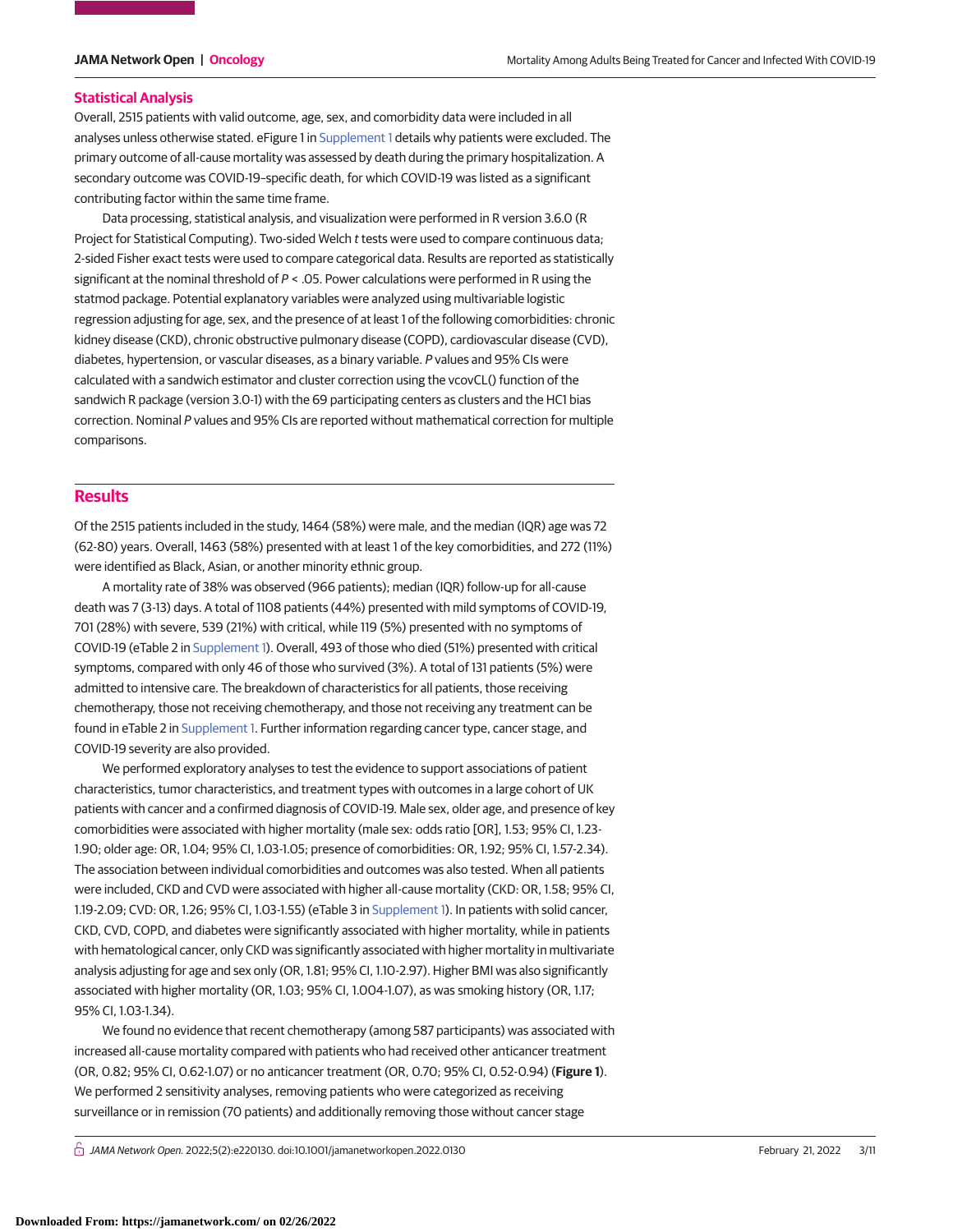information (687 patients) to compare outcomes only in those with definitely active cancer. The results were consistent with those obtained with the total population (first analysis: OR, 0.67; 95% CI, 0.51-0.89; second analysis: OR, 0.52; 95% CI, 0.39-0.70). We confirmed the robustness of our results by comparing patients with recent chemotherapy with propensity score–matched patients (OR, 0.79; 95% CI, 0.62-1.02).

In an analysis of patients with solid cancer, chemotherapy (406 patients) was associated with lower all-cause mortality (chemotherapy vs no chemotherapy: OR, 0.61; 95% CI, 0.46-0.80; chemotherapy vs no anticancer treatment: OR, 0.48; 95% CI, 0.36-0.65). We previously reported an association between higher mortality and chemotherapy in patients with hematological cancer.<sup>6</sup> In this larger data set of 604 patients and following reclassification of immunomodulatory treatments into a separate category (58 patients), 181 patients with hematological cancer had received recent chemotherapy. In this group, we no longer observed a statistically significant association between chemotherapy and mortality when adjusting for age, sex, and comorbidities (OR, 1.28; 95% CI, 0.85- 1.95). Immunomodulatory treatment was associated with higher mortality (OR, 1.73; 95% CI, 1.00- 2.99). The association remained in an analysis of only patients with myeloma (OR, 1.98; 95% CI, 1.06- 3.69).

We tested the association between recent chemotherapy and patient outcome, stratified by cancer subtypes in multivariate analyses adjusted for age, sex (for non–sex-specific cancer types) and comorbidities. In the analysis of solid cancers, recent chemotherapy was associated with improved survival in patients with noncolorectal digestive organ (n = 67; OR, 0.32; 95% CI, 0.15-0.70), female genital organ (n = 41; OR, 0.25; 95% CI, 0.09-0.70), and breast (n = 84; OR, 0.36; 95% CI, 0.16-0.81) cancers. There was no association between recent chemotherapy and death for any individual

#### Figure 1. Association Between Anticancer Treatment Within 4 Weeks of COVID-19 Diagnosis and All-Cause Mortality

|                                                          | Patients who died,<br>No./total No. |           |                     | Lower odds  | <b>Higher risk</b>  |
|----------------------------------------------------------|-------------------------------------|-----------|---------------------|-------------|---------------------|
| Comparison                                               | <b>Treatment</b>                    | Reference | OR (95% CI)         | of death    | of death<br>P value |
| Anticancer treatment compared with other or no treatment |                                     |           |                     |             |                     |
| Chemotherapy vs no chemotherapy                          | 169/587                             | 797/1928  | $0.82(0.62 - 1.07)$ | ⊢∎⊣         | .15                 |
| Radiotherapy vs no radiotherapy                          | 61/175                              | 905/2340  | $0.90(0.64-1.28)$   |             | .56                 |
| Hormone therapy vs no hormone therapy                    | 91/250                              | 875/2265  | $0.74(0.54-1.01)$   |             | .06                 |
| Immunotherapy vs no immunotherapy                        | 27/102                              | 939/2413  | $0.62(0.37-1.02)$   |             | .06                 |
| Targeted therapy vs no targeted therapy                  | 84/255                              | 882/2260  | $0.97(0.72 - 1.31)$ |             | .86                 |
| Surgery vs no surgery                                    | 25/93                               | 941/2422  | $0.55(0.32-0.93)$   |             | .03                 |
| Immunomodulatory vs no immunomodulatory                  | 33/58                               | 933/2457  | $2.22(1.25-3.93)$   |             | .007                |
| Anticancer treatment compared with no treatment          |                                     |           |                     |             |                     |
| Chemotherapy vs no treatment                             | 169/587                             | 513/1135  | $0.70(0.52 - 0.94)$ | ز دی د      | .02                 |
| Radiotherapy vs no treatment                             | 61/175                              | 513/1135  | $0.74(0.53 - 1.03)$ |             | .07                 |
| Hormone therapy vs no treatment                          | 91/250                              | 513/1135  | $0.66(0.48-0.91)$   |             | .01                 |
| Immunotherapy vs no treatment                            | 27/102                              | 513/1135  | $0.52(0.31-0.86)$   |             | .01                 |
| Targeted therapy vs no treatment                         | 84/255                              | 513/1135  | $0.80(0.57 - 1.11)$ |             | .18                 |
| Surgery vs no treatment                                  | 25/93                               | 513/1135  | $0.47(0.28-0.78)$   |             | .003                |
| Immunomodulatory vs no immunomodulatory                  | 33/58                               | 513/1135  | $1.75(1.00-3.07)$   |             | .05                 |
| Cytotoxic chemotherapy                                   |                                     |           |                     |             |                     |
| Nonpalliative chemotherapy vs palliative chemotherapy    | 33/193                              | 98/268    | $0.44(0.26 - 0.76)$ |             | .003                |
| Palliative first-line chemotherapy vs other lines        | 102/343                             | 37/130    | $1.05(0.59-1.86)$   |             | .87                 |
| Palliative chemotherapy vs no chemotherapy               | 98/268                              | 533/1318  | $1.07(0.78-1.47)$   |             | .69                 |
| Palliative chemotherapy vs no treatment                  | 98/268                              | 333/746   | $0.89(0.63 - 1.25)$ |             | .49                 |
| Radiotherapy                                             |                                     |           |                     |             |                     |
| Nonpalliative radiotherapy vs palliative radiotherapy    | 15/83                               | 36/70     | $0.22(0.10-0.50)$   |             | < .001              |
| Palliative first-line radiotherapy vs other lines        | 33/113                              | 6/17      | $0.85(0.30-2.40)$   |             | .76                 |
| Palliative radiotherapy vs no radiotherapy               | 36/70                               | 613/1626  | $1.70(1.06 - 2.74)$ |             | .03                 |
| Palliative radiotherapy vs no treatment                  | 36/70                               | 333/746   | $1.36(0.90-2.05)$   |             | .14                 |
|                                                          |                                     |           |                     | 0.1         |                     |
|                                                          |                                     |           |                     | OR (95% CI) |                     |

Multivariate analyses, adjusted for age, sex, and comorbidities, are presented, and nominal P values are reported. OR indicates odds ratio.

 $\bigcap$  JAMA Network Open. 2022;5(2):e220130. doi:10.1001/jamanetworkopen.2022.0130 (Reprinted) February 21, 2022 4/11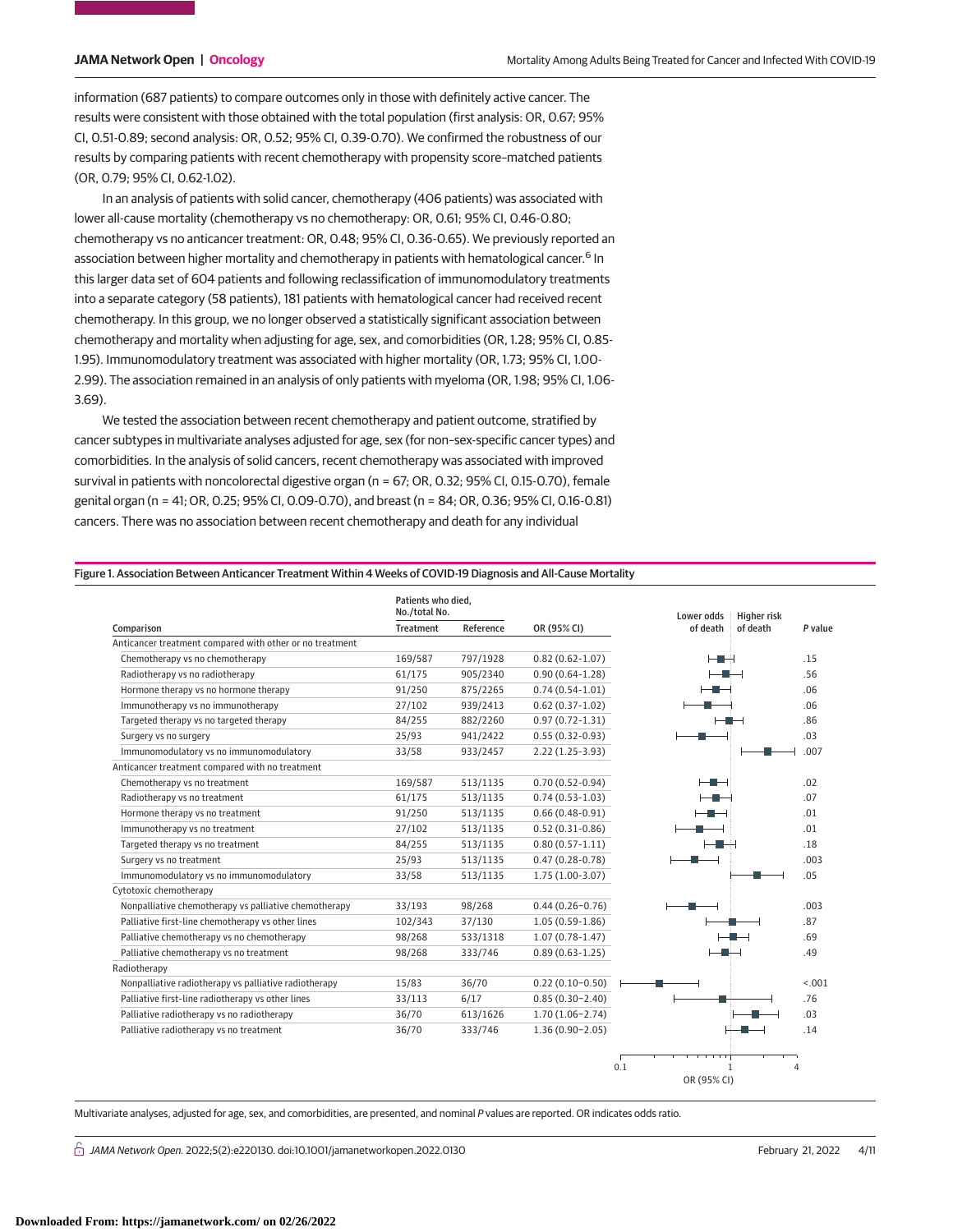hematological cancer type (eFigure 2 in [Supplement 1\)](https://jama.jamanetwork.com/article.aspx?doi=10.1001/jamanetworkopen.2022.0130&utm_campaign=articlePDF%26utm_medium=articlePDFlink%26utm_source=articlePDF%26utm_content=jamanetworkopen.2022.0130). We also tested the association between recent chemotherapy and patient outcome, stratified by cancer stage in a multivariate analysis of patients with solid cancer. Receiving chemotherapy was associated with lower mortality for patients with primary cancers (759 patients; OR, 0.48; 95% CI, 0.30-0.77; P = .002) as well as for patients with metastatic cancers (868 patients; OR, 0.65; 95% CI, 0.45-0.93; P = .02).

Nonpalliative chemotherapy (neoadjuvant, adjuvant, or radical) was associated with lower mortality compared with palliative chemotherapy (33 of 193 [17.1%] vs 98 of 268 [36.6%]; OR, 0.44; 95% CI, 0.26-0.76) (Figure 1). However, there was no significant association between chemotherapy and all-cause mortality in an analysis of only patients receiving palliative care (Figure 1 and eTable 4 in [Supplement 1\)](https://jama.jamanetwork.com/article.aspx?doi=10.1001/jamanetworkopen.2022.0130&utm_campaign=articlePDF%26utm_medium=articlePDFlink%26utm_source=articlePDF%26utm_content=jamanetworkopen.2022.0130). There was also no association between higher mortality and multimodal SACT or combination chemotherapy compared with single-agent chemotherapy (eTable 5 in [Supplement 1\)](https://jama.jamanetwork.com/article.aspx?doi=10.1001/jamanetworkopen.2022.0130&utm_campaign=articlePDF%26utm_medium=articlePDFlink%26utm_source=articlePDF%26utm_content=jamanetworkopen.2022.0130).

We compared all-cause mortality of patients receiving other anticancer therapies in the 4 weeks before testing positive for COVID-19 with patients who were not receiving that anticancer therapy in the same time period (Figure 1 and eTable 4 in [Supplement 1\)](https://jama.jamanetwork.com/article.aspx?doi=10.1001/jamanetworkopen.2022.0130&utm_campaign=articlePDF%26utm_medium=articlePDFlink%26utm_source=articlePDF%26utm_content=jamanetworkopen.2022.0130). Surgery (93 patients; OR, 0.55; 95% CI, 0.32-0.93) was associated with lower mortality compared with no surgery, while immunotherapy (102 patients; OR, 0.62; 95% CI, 0.37-1.02), hormonal therapy (250 patients; OR, 0.74; 95% CI, 0.54-1.01), radiotherapy (175 patients; OR, 0.90; 95% CI, 0.64-1.28), and targeted therapies (255 patients; OR, 0.97; 95% CI, 0.72-1.31) were not associated with higher mortality compared with no treatment with the same type of anticancer therapy. When compared with no cancer therapy, hormonal therapy (250 patients; OR, 0.66; 95% CI, 0.48-0.91) and immunotherapy (102 patients; OR, 0.52; 95% CI, 0.31-0.86) were significantly associated with lower mortality. We also observed an association between less severe COVID-19 symptoms and immunotherapy compared with no cancer treatment (OR, 0.63; 95% CI, 0.42-0.94). We explored the association between patient outcome and recent immunotherapy (<4 weeks) in patients with different cancer subtypes (eTable 6 in [Supplement 1\)](https://jama.jamanetwork.com/article.aspx?doi=10.1001/jamanetworkopen.2022.0130&utm_campaign=articlePDF%26utm_medium=articlePDFlink%26utm_source=articlePDF%26utm_content=jamanetworkopen.2022.0130). While based on small numbers, no significant associations were observed in any single cancer type. In patients with lung cancer receiving check-point inhibitor (CPI) immunotherapy, chemotherapy, combination chemotherapy and immunotherapy, targeted treatment, or radiotherapy in the 4 weeks before a COVID-19 diagnosis were not associated with mortality compared with no treatment with these therapies (eTable 7 in [Supplement 1\)](https://jama.jamanetwork.com/article.aspx?doi=10.1001/jamanetworkopen.2022.0130&utm_campaign=articlePDF%26utm_medium=articlePDFlink%26utm_source=articlePDF%26utm_content=jamanetworkopen.2022.0130).

A total of 329 patients received their last cancer treatment less than 3 weeks before their COVID-19 diagnosis; 116 patients, within 3 to 6 weeks; and 86 patients, within 6 to 12 weeks. In multivariate analysis, the timing of recent cancer treatment was not associated with mortality. Cancer treatment less than 3 weeks before COVID-19 diagnosis was not associated with mortality compared with patients treated 3 to 12 weeks before diagnosis (OR, 0.85; 95% CI, 0.58-1.23) (eTable 8 in [Supplement 1\)](https://jama.jamanetwork.com/article.aspx?doi=10.1001/jamanetworkopen.2022.0130&utm_campaign=articlePDF%26utm_medium=articlePDFlink%26utm_source=articlePDF%26utm_content=jamanetworkopen.2022.0130).

Acute leukemia and myelodysplastic syndrome (MDS) were significantly associated with higher mortality (OR, 2.16; 95% CI, 1.30-3.60) (**Table**). Patients with myeloma or plasmacytoma under the age of 60 years had particularly high mortality rates (12 of 22 [54.5%]) (**Figure 2**), and these cancers were associated with higher mortality (OR, 1.53; 95% CI, 1.04-2.26). Lung cancer was also significantly associated with higher mortality (265 patients; OR, 1.58; 95% CI, 1.11-2.25) (Table), with similar effect sizes observed in patients with small cell lung cancer and patients with non–small cell lung cancers. Neither COPD (86 of 265 patients; OR, 1.25; 95% CI, 0.71-2.21) nor smoking history (175 of 201 patients; OR, 0.46; 95% CI, 0.16-1.30) were associated with a higher mortality in patients with lung cancer. Consistent with other studies, no significant association between cytotoxic chemotherapy or immunotherapy was observed in patients with lung cancer.13-15

Blood indices were investigated for an association with patient outcome (eTable 9 in [Supplement 1\)](https://jama.jamanetwork.com/article.aspx?doi=10.1001/jamanetworkopen.2022.0130&utm_campaign=articlePDF%26utm_medium=articlePDFlink%26utm_source=articlePDF%26utm_content=jamanetworkopen.2022.0130). C-reactive protein levels greater than the median value, neutrophilia, lymphopenia, and neutrophil-to-lymphocyte ratio were significantly associated with higher mortality. Neutropenia (neutrophils <2000/µL [to convert to cells  $\times$  10<sup>9</sup> per liter, multiply by 0.001]) was not significantly associated with higher mortality.

 $\bigcap$  JAMA Network Open. 2022;5(2):e220130. doi:10.1001/jamanetworkopen.2022.0130 (Reprinted) February 21, 2022 5/11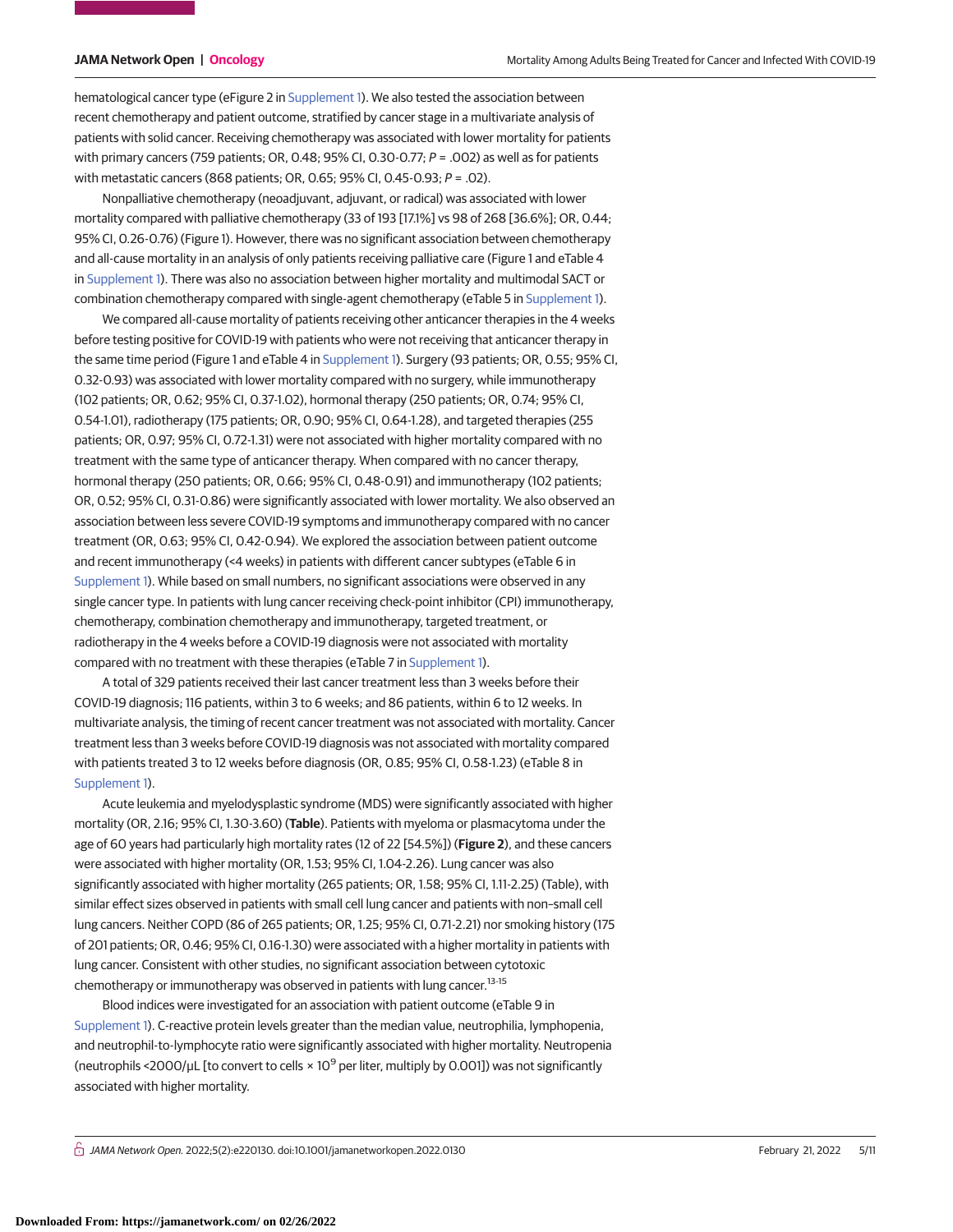## **Discussion**

This UKCCMP data set provides a unique opportunity to investigate a population within 1 health care system, the NHS. The data will facilitate better risk stratification of patients with cancer who may be exposed to COVID-19 and will permit clinicians to devise individualized care plans with patients that minimize disruption to cancer care.<sup>16</sup> Overall, 38% of patients in UKCCMP died, and despite 49% of patients presenting with severe or critical COVID-19 illness, only 5% of patients were treated on an intensive care unit (eTable 10 in [Supplement 1\)](https://jama.jamanetwork.com/article.aspx?doi=10.1001/jamanetworkopen.2022.0130&utm_campaign=articlePDF%26utm_medium=articlePDFlink%26utm_source=articlePDF%26utm_content=jamanetworkopen.2022.0130). CVD and CKD were associated with higher mortality across all patients. These data suggest patients with cancer, COVID-19, and known comorbidities represent a particularly vulnerable group. Cancer teams need to work closely with intensivists and primary and secondary care teams to ensure patients with cancer are offered the appropriate level of treatment.<sup>17</sup>

We and other large studies did not find an association between SACT and mortality.<sup>4,5</sup> In this expanded cohort, we again found no association between anticancer treatment and all-cause

|                                                                         | <b>Mortality</b><br>rate | Patients, No.           |                                  | Univariate analysis |           | Multivariate analysis, adjusted<br>for age and sex |           | Multivariate analysis, adjusted<br>for age, sex, and comorbidities |           |
|-------------------------------------------------------------------------|--------------------------|-------------------------|----------------------------------|---------------------|-----------|----------------------------------------------------|-----------|--------------------------------------------------------------------|-----------|
| Cancer subtype<br>$(ICD-10 code)$                                       |                          | With the<br>cancer type | With the cancer<br>type who died | OR (95% CI)         | P value   | OR (95% CI)                                        | P value   | OR (95% CI)                                                        | P value   |
| Myeloproliferative<br>neoplasms and CML<br>$(C92.1, D45-D47)$           | 0.529                    | 17                      | $\overline{9}$                   | $1.87(0.61 - 5.83)$ | .30       | $2.04(0.79 - 5.29)$                                | .14       | $2.00(0.75 - 5.32)$                                                | .16       |
| Acute leukemia or MDS<br>(C91.0, C92.0, D46)                            | 0.506                    | 89                      | 45                               | $1.70(1.00-2.91)$   | .04       | $2.11(1.25-3.54)$                                  | < .001    | $2.16(1.30-3.60)$                                                  | < .001    |
| Lung $(C34)$                                                            | 0.494                    | 265                     | 131                              | $1.63(1.10-2.41)$   | .01       | $1.63(1.13-2.34)$                                  | < .001    | $1.58(1.11-2.25)$                                                  | .01       |
| Myeloma/plasmacytoma<br>(C.90)                                          | 0.493                    | 134                     | 66                               | $1.62(1.01-2.58)$   | .04       | $1.53(1.04-2.24)$                                  | .03       | $1.53(1.04-2.26)$                                                  | .03       |
| Hematological cancer,<br>other/unspecified                              | 0.478                    | 23                      | 11                               | $1.52(0.58-3.99)$   | .37       | $1.70(0.66 - 4.42)$                                | .27       | $1.88(0.72 - 4.94)$                                                | .20       |
| Urinary tract (C64-C68)                                                 | 0.453                    | 172                     | 78                               | $1.38(0.89 - 2.14)$ | .14       | $1.25(0.77 - 2.01)$                                | .37       | $1.23(0.76-1.97)$                                                  | .39       |
| Prostate (C61)                                                          | 0.43                     | 272                     | 117                              | $1.26(0.85 - 1.86)$ | .26       | $0.72(0.43 - 1.20)$                                | .20       | $0.69(0.42 - 1.15)$                                                | .16       |
| Endocrine glands<br>$(C73-C75)$                                         | 0.429                    | 14                      | 6                                | $1.25(0.34-4.29)$   | .78       | $1.55(0.39-6.18)$                                  | .54       | $1.62(0.39-6.71)$                                                  | .50       |
| CNS (C69-C72)                                                           | 0.404                    | 52                      | 21                               | $1.13(0.57 - 2.20)$ | .75       | $1.63(0.81-3.26)$                                  | .17       | $1.66(0.84 - 3.31)$                                                | .15       |
| CLL (C91.1)                                                             | 0.397                    | 68                      | 27                               | $1.10(0.60 - 2.00)$ | .77       | $1.04(0.53 - 2.02)$                                | .91       | $1.07(0.54-2.11)$                                                  | .84       |
| Lymphomas<br>(C81-C85, C88)                                             | 0.385                    | 231                     | 89                               | $1.04(0.69-1.57)$   | .84       | $1.15(0.73-1.81)$                                  | .55       | $1.16(0.74-1.84)$                                                  | .51       |
| Other mature lymphoid<br>leukemias (C96)                                | 0.357                    | 42                      | 15                               | $0.93(0.43-1.94)$   | .86       | $0.93(0.48-1.79)$                                  | .82       | $0.89(0.45-1.74)$                                                  | .73       |
| Mesothelial and soft tissue<br>$(C45-C49)$                              | 0.355                    | 31                      | 11                               | $0.92(0.37 - 2.14)$ | > 0.99    | $0.96(0.40-2.33)$                                  | .93       | $0.96(0.39-2.35)$                                                  | .93       |
| Melanoma (C43-C44)                                                      | 0.354                    | 130                     | 46                               | $0.91(0.56 - 1.48)$ | .73       | $0.60(0.36 - 1.00)$                                | .05       | $0.59(0.35 - 1.00)$                                                | .05       |
| Colorectal (C18-C21)                                                    | 0.34                     | 253                     | 86                               | $0.86(0.57-1.29)$   | .49       | $0.84(0.55 - 1.28)$                                | .42       | $0.84(0.55 - 1.28)$                                                | .41       |
| Ill-defined (C76-C80)                                                   | 0.304                    | 23                      | $\overline{7}$                   | $0.73(0.24-1.98)$   | .65       | $0.62(0.27 - 1.43)$                                | .27       | $0.67(0.29-1.55)$                                                  | .35       |
| Female genital organs<br>$(C51-C58)$                                    | 0.299                    | 107                     | 32                               | $0.71(0.41 - 1.21)$ | .21       | 1.43 (0.79-2.58)                                   | .24       | $1.45(0.79-2.64)$                                                  | .23       |
| Respiratory and<br>intrathoracic organs (not<br>lung; C30-C33, C35-C39) | 0.278                    | 18                      | 5                                | $0.64(0.17 - 2.02)$ | .46       | $0.73(0.28-1.92)$                                  | .52       | $0.72(0.28-1.86)$                                                  | .50       |
| Lip, oral cavity, and pharynx<br>$(C00-C14)$                            | 0.273                    | 55                      | 15                               | $0.63(0.30-1.25)$   | .20       | $0.76(0.38-1.51)$                                  | .43       | $0.78(0.39-1.54)$                                                  | .47       |
| Breast (C50)                                                            | 0.244                    | 291                     | 71                               | $0.54(0.36 - 0.81)$ | < .001    | $0.80(0.49-1.30)$                                  | .37       | $0.85(0.52 - 1.40)$                                                | .53       |
| Male genital organs, not<br>prostate (C60, C62-C63)                     | 0.133                    | 15                      | $\overline{2}$                   | $0.26(0.03-1.19)$   | .09       | $0.40(0.08-1.93)$                                  | .26       | $0.40(0.08-1.89)$                                                  | .25       |
| Bone and articular cartilage<br>$(C40-C41)$                             | $\overline{0}$           | 6                       | $\overline{0}$                   | $0(0-1.46)$         | .09       | $0(0 to \infty)$                                   | <b>NA</b> | $0(0 to \infty)$                                                   | <b>NA</b> |
| Digestive organs,<br>noncolorectal<br>(C15-C17, C22-C26)                | 0.375                    | 200                     | 75                               | 1 [Reference]       | <b>NA</b> | 1 [Reference]                                      | <b>NA</b> | 1 [Reference]                                                      | <b>NA</b> |

Abbreviations: CLL, chronic lymphocytic leukemia; CML, chronic myeloid leukemia; CNS, central nervous system; ICD-10, International Statistical Classification of Diseases and

Related Health Problems, Tenth Revision; MDS, myelodysplastic syndrome; NA, not applicable; OR, odds ratio.

 $\bigcap$  JAMA Network Open. 2022;5(2):e220130. doi:10.1001/jamanetworkopen.2022.0130 (Reprinted) February 21, 2022 6/11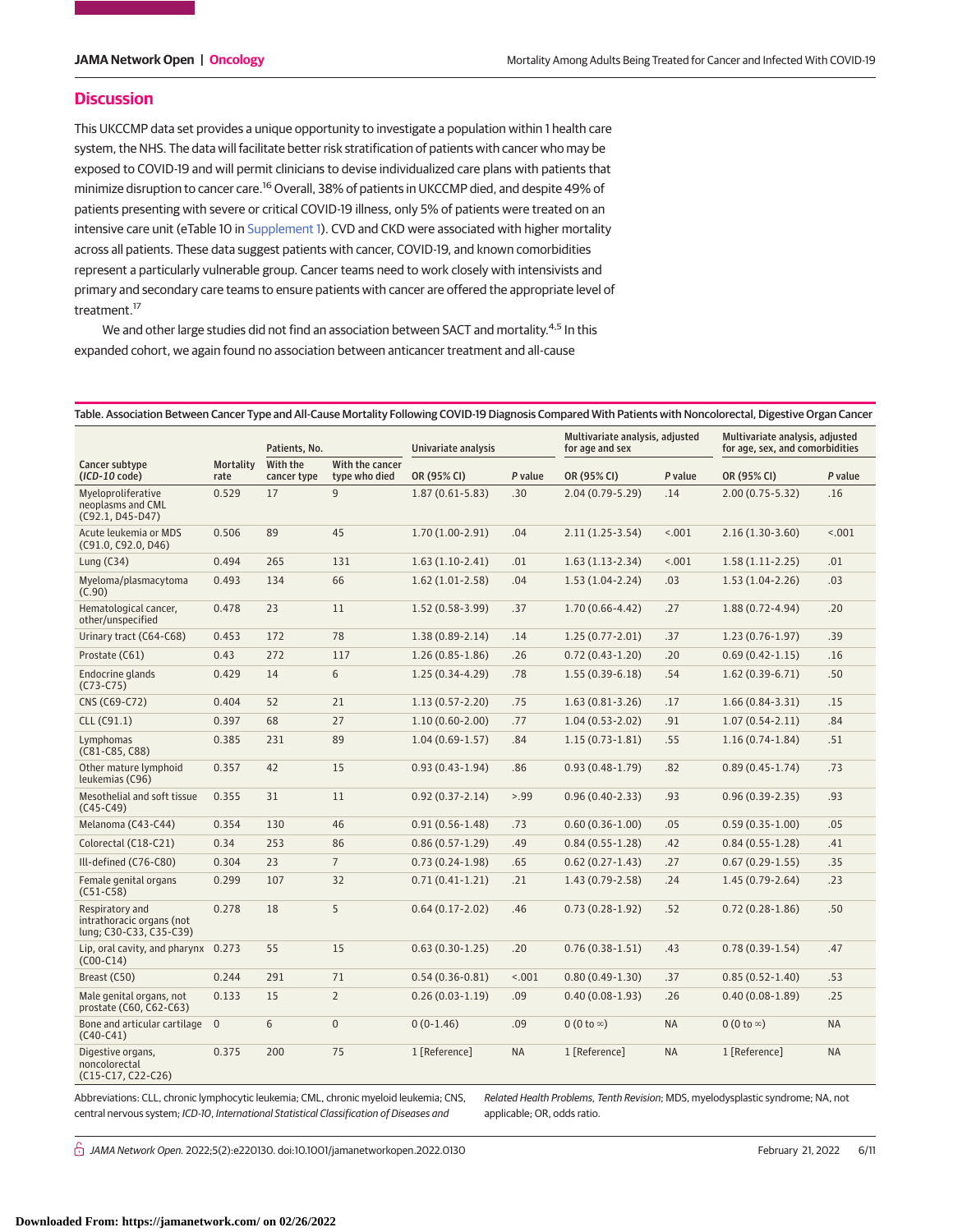mortality in patients with solid or hematological malignant neoplasms. In the combined analysis of solid and hematological cancers and the association between chemotherapy and mortality, the study had 80% power to detect an effect size (OR) of 1.2 or greater. An analysis based on propensity score matching confirmed the results identified using the regression models presented in the Results section. Consistent with the lack of excess mortality associated with recent chemotherapy, we did not observe a significant association between neutropenia and mortality.

Our findings regarding chemotherapy are at odds with a recent report from CCC19,<sup>18</sup> which identified an association between recent chemotherapy and higher mortality, a finding with potentially significant policy and health care implications. Unlike the UKCCMP cohort that comprises only active cancers, only 61% of the CCC19 cohort had cancer that was present, active, or treated within the past year (eTable 11 in [Supplement 1\)](https://jama.jamanetwork.com/article.aspx?doi=10.1001/jamanetworkopen.2022.0130&utm_campaign=articlePDF%26utm_medium=articlePDFlink%26utm_source=articlePDF%26utm_content=jamanetworkopen.2022.0130). The remaining 49% were in remission or had no evidence of disease. Furthermore, unlike the UKCCMP, missing clinical variables were imputed for more than 10% of hospitalized patients. Those without an active cancer diagnosis were included in the CCC19 analysis of the associations between chemotherapy and patient outcome. The outcomes of patients with historical cancers and COVID-19 infection are likely to be very different from those with active cancer. When we performed a sensitivity analysis removing 70 patients (2.8%) in UKCCMP categorized as being on surveillance or in remission, the association of recent chemotherapy and lower mortality became significant.

Immunotherapy (principally CPI), hormonal therapy, targeted therapy, radiotherapy, or surgery within 4 weeks of COVID-19 diagnosis were also not associated with higher mortality. To our knowledge, this is the first study to demonstrate significant associations between treatment with CPIs (used to treat melanoma as well as lung and renal cancer) and lower mortality and less severe COVID-19 symptoms. It may be that the association between recent CPI and improved outcome may



Figure 2. All-Cause Case Mortality Rate After Presentation With COVID-19, by Cancer Type, Age, and Sex Sorted by Decreasing Overall Rate

Cells are colored by case mortality rate; numbers in cells are the number of patients with the displayed sex, age, and cancer type combination, with values for cells including fewer than 5 participants suppressed to protect patient privacy. Empty cells indicate no

patients. CLL indicates chronic lymphocytic leukemia; CML, chronic myeloid leukemia; CNS, central nervous system; and MDS, myelodysplastic syndrome.

 $\stackrel{\curvearrowright}{\cap}$  JAMA Network Open. 2022;5(2):e220130. doi:10.1001/jamanetworkopen.2022.0130 (Reprinted) February 21, 2022 7/11

0 0.2 0.4 0.6 0.8 1.0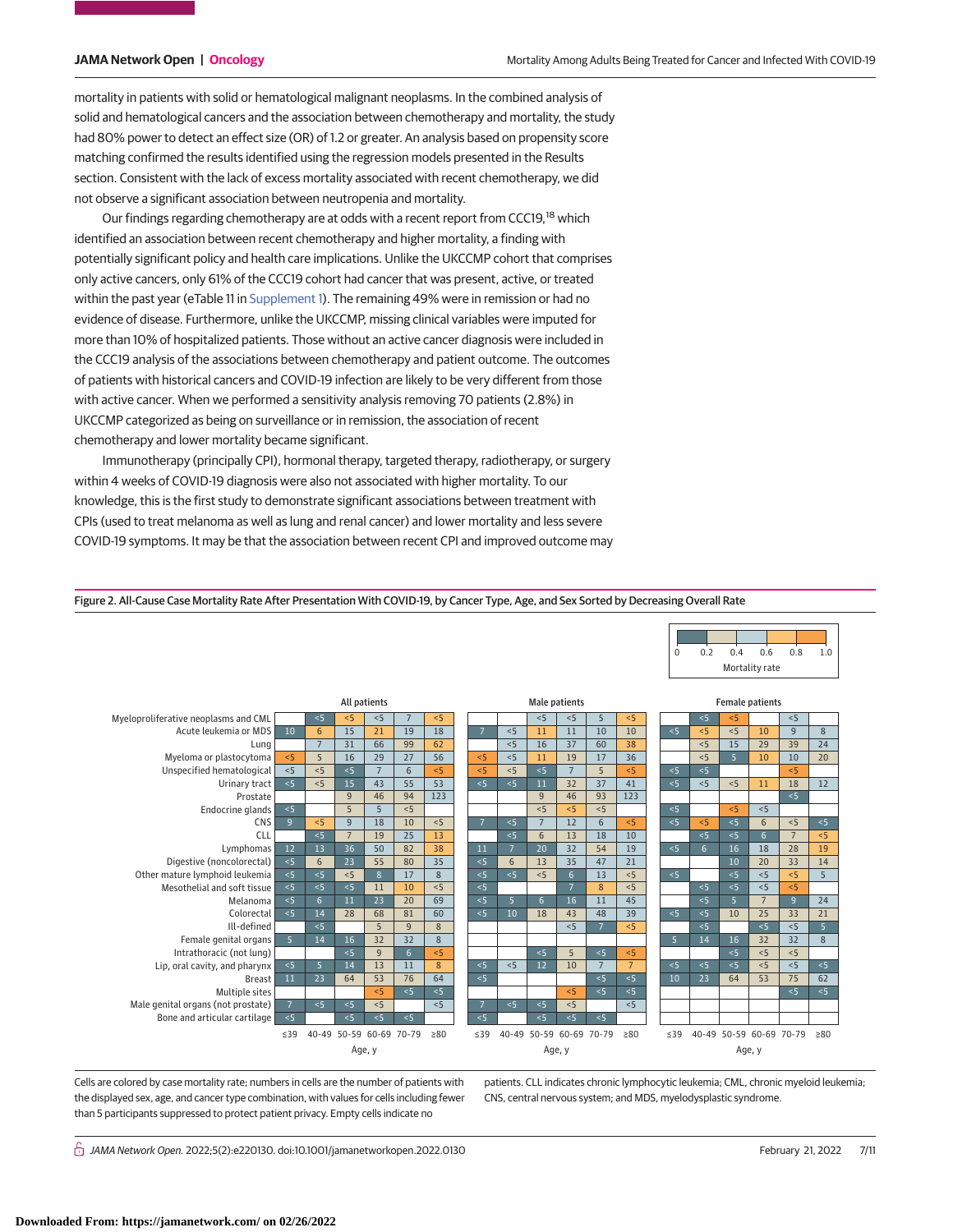be explained by enhanced antiviral T-cell immunity. Further information on the association of CPI with antiviral immunity and T-cell exhaustion is needed.

Conversely, we identified an association between higher mortality and immunomodulatory drugs lenalidomide, thalidomide, and pomalidomide used only to treat patients with myeloma, who are known to have increased mortality following COVID-19 infection. The association remained in an analysis of only patients with myeloma (OR, 1.98; 95% CI, 1.06-3.69). These findings need urgent validation in other data sets and are important given suggestions that their use might temper the inflammatory storm that drives severe COVID-19.<sup>19</sup> It is necessary to understand the association of these drugs with antiviral immunity and efficacy of vaccination is also needed.

Our data confirms the association between higher mortality and hematological malignant neoplasms, consistent with UK primary care data.<sup>20</sup> The COVID-19 immunological signature and postviral clearance immune state of patients with solid cancer is similar to the signature of people with COVID-19 infection but without cancer.<sup>21</sup> In contrast, patients with hematological cancer and COVID-19 have much less immune activation, high levels of CD8<sup>+</sup> T-cell exhaustion, severe B cell cytopenia. and inconsistent antibody responses. The only solid cancer in our data set associated with significantly worse outcome was lung cancer. COVID-19 infection primarily affects the lung, and lung cancer often occurs in the setting of chronic tobacco smoke–mediated damage and reduced respiratory reserve. We reported in the pre-COVID era a significantly higher mortality rate in patients with lung cancer hospitalized with pneumonia compared with patients with other cancers.<sup>22</sup> COPD was associated with higher mortality in patients with solid cancer, a comorbidity very strongly associated with lung cancer. While COPD and smoking were not significantly associated with COVID-19-related mortality in patients with lung cancer, COPD is often underdiagnosed.<sup>23,24</sup> In the Thoracic Cancers International COVID-19 Collaboration (TERAVOLT) study, most cases (80%) had a positive smoking history, which, along with age 65 years and older, high cancer stage, Eastern Cooperative Oncology Group performance status of 2 or greater and prior steroid use was associated with increased mortality.<sup>22</sup> Overall, 87% of the patients with lung cancer in this study who had available smoking history had current or former smoking habits. Smoke exposure has been associated with increased angiotensin-converting enzyme 2 expression, a key component of SARS-CoV-2 cell binding and entry.<sup>25,26</sup> Importantly, however, we found no significant association between death and cytotoxic chemotherapy or immunotherapy in patients with lung cancer, consistent with other studies.<sup>13-15</sup>

## **Limitations**

This study has limitations. Our results highlight observations that are potentially important for clinical practice in a well-powered study of 2515 patients with active cancer. We have highlighted the nominally significant results obtained given the exploratory nature of our analysis. However, it should be noted that none of the associations observed between treatment and mortality would remain significant after multiple testing correction, with the exception of the analysis of palliative vs nonpalliative radiotherapy. The median follow-up of patients in this cohort was short, and our results did not consider patients who may have been discharged and then subsequently died. We do, however, expect that if there were such events, there would only be a small number that the cancer centers reporting to us would not have been aware of. Performance status was not collected for this cohort. This is a serious limitation, but the impact is mitigated as much as possible by having information on patient comorbidities and adjusting for these in all analyses presented.

# **Conclusions**

In this study, while patients with cancer had poorer COVID-19 outcomes than other individuals with COVID-19, $^{2,3}$  such difference in outcome may be associated with age, sex, comorbidities, and cancer subtype rather than anticancer treatments. Recent chemotherapy was not associated with all-cause

 $\bigcap$  JAMA Network Open. 2022;5(2):e220130. doi:10.1001/jamanetworkopen.2022.0130 (Reprinted) February 21, 2022 8/11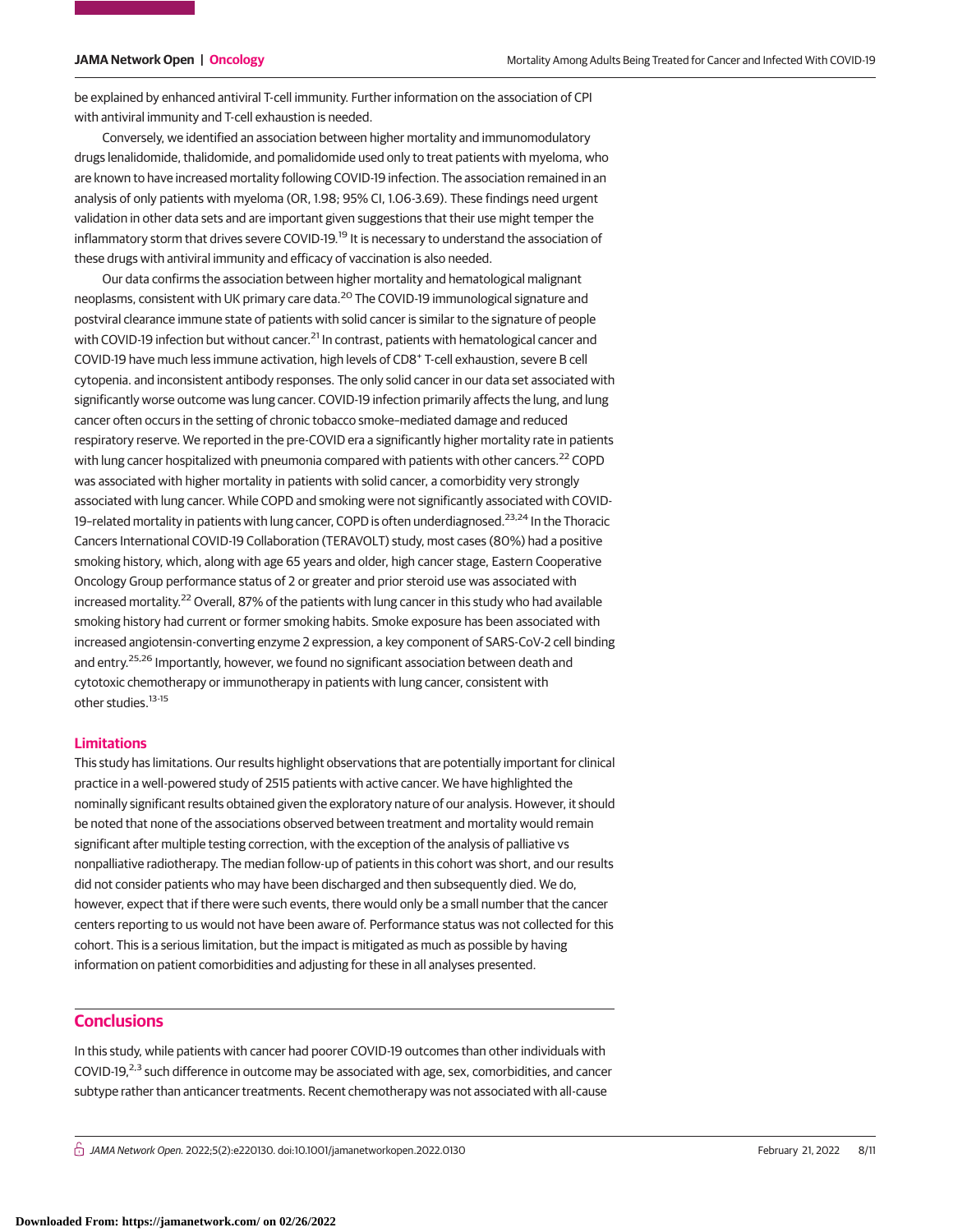mortality, and recent immunotherapy was associated with less severe COVID-19 symptoms and lower mortality.

#### **ARTICLE INFORMATION**

**Accepted for Publication:** December 14, 2021.

**Published:** February 21, 2022. doi[:10.1001/jamanetworkopen.2022.0130](https://jama.jamanetwork.com/article.aspx?doi=10.1001/jamanetworkopen.2022.0130&utm_campaign=articlePDF%26utm_medium=articlePDFlink%26utm_source=articlePDF%26utm_content=jamanetworkopen.2022.0130)

**Open Access:** This is an open access article distributed under the terms of the [CC-BY License.](https://jamanetwork.com/pages/cc-by-license-permissions/?utm_campaign=articlePDF%26utm_medium=articlePDFlink%26utm_source=articlePDF%26utm_content=jamanetworkopen.2022.0130) © 2022 Várnai C et al.JAMA Network Open.

**Corresponding Author:** Gary Middleton, Institute of Immunology and Immunotherapy, University of Birmingham, Birmingham B15 2TT, United Kingdom [\(g.middleton@bham.ac.uk\)](mailto:g.middleton@bham.ac.uk).

**Author Affiliations:** Centre for Computational Biology, University of Birmingham, Birmingham, United Kingdom (Várnai, Cazier); Institute of Cancer and Genomic Sciences, University of Birmingham, Birmingham, United Kingdom (Várnai, Palles, Arnold, Curley, L. Y. W. Lee, Cazier); Cancer Research UK Birmingham Centre, University of Birmingham, United Kingdom (Várnai, Middleton, Cazier); Edinburgh Cancer Research Centre, University of Edinburgh, Edinburgh, United Kingdom (Purshouse); Leeds Institute of Medical Research, University of Leeds, Leeds, United Kingdom (Cheng); Oxford NIHR Biomedical Research Centre, Department of Haematology, Churchill Hospital, Oxford, United Kingdom (Booth, Collins); Institute of Translational Medicine, Birmingham Health Partners, Birmingham, United Kingdom (Campton); Department of Cancer Imaging, King's College London, London, United Kingdom (Hughes); Department of Haematology, King's College Hospital, London, United Kingdom (Kulasekararaj); UCL Cancer Institute, University College London, London, United Kingdom (A. J. X. Lee); The Clatterbridge Cancer Centre, Wirral, United Kingdom (Olsson-Brown); The University of Liverpool, Liverpool, United Kingdom (Olsson-Brown); Institute of Inflammation and Ageing, University of Birmingham, Birmingham, United Kingdom (Sharma-Oates); Translational Oncology and Urology Research, School of Cancer and Pharmaceutical Sciences, King's College London, London, United Kingdom (Van Hemelrijck); Department of Oncology, Oxford University, Oxford, United Kingdom (L. Y. W. Lee, Kerr); Institute of Immunology and Immunotherapy, University of Birmingham, Edgbaston, Birmingham, United Kingdom (Middleton); Queen Elizabeth Hospital, Birmingham, United Kingdom (Middleton, Cazier).

**Author Contributions**: Profs Middleton and Cazier had full access to all of the data in the study and take responsibility for the integrity of the data and the accuracy of the data analysis. Drs Várnai, Palles, Arnold, and Curley contributed equally. Profs Middleton and Cazier contributed equally.

Concept and design: Várnai, Palles, Arnold, Purshouse, Booth, Campton, Hughes, A. Lee, Olsson-Brown, Sharma-Oates, L. Lee, Kerr, Middleton, Cazier.

Acquisition, analysis, or interpretation of data: Várnai, Palles, Arnold, Curley, Purshouse, Cheng, Booth, Campton, Collins, Hughes, Kulasekararaj, A. Lee, Olsson-Brown, Sharma-Oates, Van Hemelrijck, L. Lee, Kerr, Cazier.

Drafting of the manuscript: Várnai, Palles, Arnold, Curley, Purshouse, Cheng, Booth, Hughes, Kulasekararaj, A. Lee, Olsson-Brown, Sharma-Oates, L. Lee, Kerr, Middleton, Cazier.

Critical revision of the manuscript for important intellectual content: Várnai, Palles, Arnold, Curley, Booth, Campton, Collins, Hughes, A. Lee, Olsson-Brown, Van Hemelrijck, Kerr, Cazier.

Statistical analysis: Várnai, Palles, Curley, Sharma-Oates, Cazier.

Obtained funding: Palles, Curley, Booth, L. Lee, Cazier.

Administrative, technical, or material support: Curley, Purshouse, Cheng, Booth, Campton, A. Lee, Van Hemelrijck, L. Lee, Cazier.

Supervision: Palles, Booth, Collins, Olsson-Brown, Kerr, Middleton, Cazier.

**Conflict of Interest Disclosures:** Dr Palles reported receiving grants from Blood Cancer UK and Bowel Cancer UK during the conduct of the study. Dr Arnold reported receiving grants from Blood Cancer UK during the conduct of the study. Dr Curley reported receiving grants from Blood Cancer UK during the conduct of the study. Dr Purshouse reported receiving a fellowship from the Wellcome Trust during the conduct of the study. Dr Hughes reported received research funding from Nanomab Technology, personal fees from Pfizer, and speakers' fees from Novartis outside the submitted work. Dr Olsson-Brown reported receiving grant support from Roche, Bristol Myers Squibb, Eli Lilly and Co, Novartis, and UCB Pharma and receiving personal fees from Roche, Merck Sharpe and Dohme, Eisai, and Bristol Myers Squibb outside the submitted work. Prof Middleton reported receiving personal fees from Bristol Myers Squibb, Servier, Roche, Merck Sharpe and Dohme, AstraZeneca, Pfizer, and D2G outside the submitted work. Prof Cazier reported grants from Blood Cancer UK during the conduct of the study. No other disclosures were reported.

 $\bigcap$  JAMA Network Open. 2022;5(2):e220130. doi:10.1001/jamanetworkopen.2022.0130 (Reprinted) February 21, 2022 9/11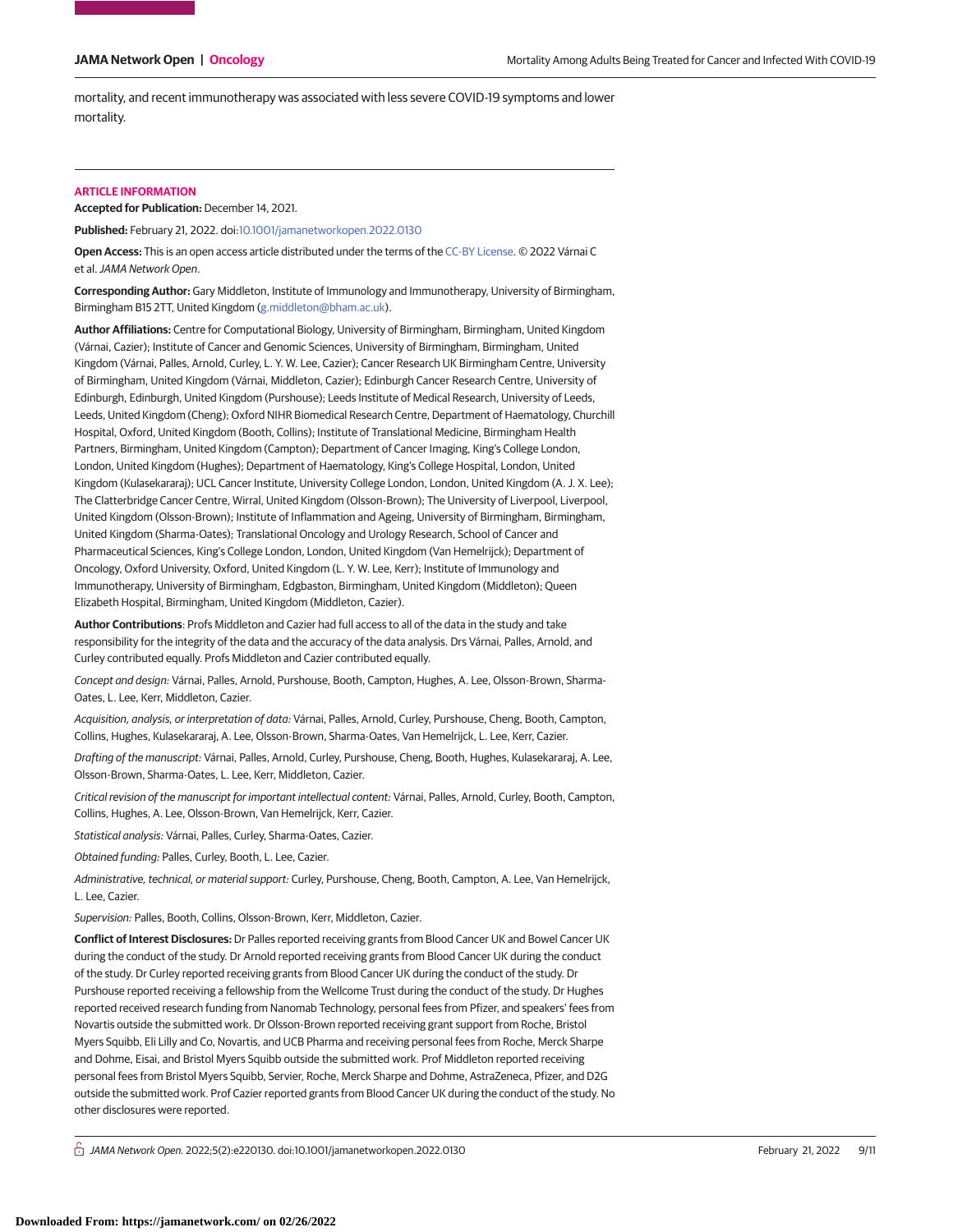**Funding/Support:** The work was supported by University of Birmingham, University of Oxford, Blood Cancer UK (grant No. 20011), Cancer Research UK (grant No. C17422/A25154), and Bowel Cancer UK (grant No. 18PG0010).

**Role of the Funder/Sponsor:** The funders had no role in the design and conduct of the study; collection, management, analysis, and interpretation of the data; preparation, review, or approval of the manuscript; and decision to submit the manuscript for publication.

**Group Information:** A complete list of the members of the UKCCMP Team appears in [Supplement 2.](https://jama.jamanetwork.com/article.aspx?doi=10.1001/jamanetworkopen.2022.0130&utm_campaign=articlePDF%26utm_medium=articlePDFlink%26utm_source=articlePDF%26utm_content=jamanetworkopen.2022.0130)

**Additional Contributions:** We thank the patients and their families affected by COVID-19, oncologists, acute physicians, and health care staff working tirelessly on the frontlines of the COVID-19 pandemic. We thank all members of the UK Coronavirus Cancer Monitoring Project reporting network and emergency response reporting individuals for their hard work in contributing data at a challenging time.

**Additional Information:** Full anonymized data and analytical methods from the UKCCMP will be made available with publication upon request to the UKCCMP [\(https://ukcoronaviruscancermonitoring.com/\)](https://ukcoronaviruscancermonitoring.com/) and subject to approval by the UKCCMP Executive Committee with a signed data access agreement for clinical and research applications.

#### **REFERENCES**

**1**. Dong E, Du H, Gardner L. An interactive web-based dashboard to track COVID-19 in real time. Lancet Infect Dis. 2020;20(5):533-534. doi[:10.1016/S1473-3099\(20\)30120-1](https://dx.doi.org/10.1016/S1473-3099(20)30120-1)

**2**. Zhang L, Zhu F, Xie L, et al. Clinical characteristics of COVID-19-infected cancer patients: a retrospective case study in three hospitals within Wuhan, China. Ann Oncol. 2020;31(7):894-901. doi[:10.1016/j.annonc.2020.03.296](https://dx.doi.org/10.1016/j.annonc.2020.03.296)

**3**. Liang W, Guan W, Chen R, et al. Cancer patients in SARS-CoV-2 infection: a nationwide analysis in China. Lancet Oncol. 2020;21(3):335-337. doi[:10.1016/S1470-2045\(20\)30096-6](https://dx.doi.org/10.1016/S1470-2045(20)30096-6)

**4**. Lee LY, Cazier J-B, Angelis V, et al; UK Coronavirus Monitoring Project Team. COVID-19 mortality in patients with cancer on chemotherapy or other anticancer treatments: a prospective cohort study. Lancet. 2020;395(10241): 1919-1926. doi[:10.1016/S0140-6736\(20\)31173-9](https://dx.doi.org/10.1016/S0140-6736(20)31173-9)

**5**. Kuderer NM, Choueiri TK, Shah DP, et al; COVID-19 and Cancer Consortium. Clinical impact of COVID-19 on patients with cancer (CCC19): a cohort study. Lancet. 2020;395(10241):1907-1918. doi[:10.1016/S0140-6736\(20\)](https://dx.doi.org/10.1016/S0140-6736(20)31187-9) [31187-9](https://dx.doi.org/10.1016/S0140-6736(20)31187-9)

**6**. Lee LYW, Cazier J-B, Starkey T, et al; UK Coronavirus Cancer Monitoring Project Team. COVID-19 prevalence and mortality in patients with cancer and the effect of primary tumour subtype and patient demographics: a prospective cohort study. Lancet Oncol. 2020;21(10):1309-1316. doi[:10.1016/S1470-2045\(20\)30442-3](https://dx.doi.org/10.1016/S1470-2045(20)30442-3)

**7**. Harris PA, Taylor R, Thielke R, Payne J, Gonzalez N, Conde JG. Research electronic data capture (REDCap)—a metadata-driven methodology and workflow process for providing translational research informatics support. J Biomed Inform. 2009;42(2):377-381. doi[:10.1016/j.jbi.2008.08.010](https://dx.doi.org/10.1016/j.jbi.2008.08.010)

**8**. Harris PA, Taylor R, Minor BL, et al; REDCap Consortium. The REDCap consortium: building an international community of software platform partners.J Biomed Inform. 2019;95:103208. doi[:10.1016/j.jbi.2019.103208](https://dx.doi.org/10.1016/j.jbi.2019.103208)

**9**. Russell B, Moss C, Papa S, et al. Factors affecting COVID-19 outcomes in cancer patients: a first report from Guy's Cancer Center in London. Front Oncol. 2020;10:1279. doi[:10.3389/fonc.2020.01279](https://dx.doi.org/10.3389/fonc.2020.01279)

**10**. Gov.UK. List of ethnic groups. Accessed January 7, 2022. [https://www.ethnicity-facts-figures.service.gov.uk/](https://www.ethnicity-facts-figures.service.gov.uk/style-guide/ethnic-groups) [style-guide/ethnic-groups](https://www.ethnicity-facts-figures.service.gov.uk/style-guide/ethnic-groups)

**11**. UK Coronavirus Cancer Monitoring Project. Accessed January 7, 2022. [https://](https://ukcoronaviruscancermonitoring.com/) [ukcoronaviruscancermonitoring.com/](https://ukcoronaviruscancermonitoring.com/)

**12**. von Elm E, Altman DG, Egger M, Pocock SJ, Gøtzsche PC, Vandenbroucke JP; STROBE Initiative. The Strengthening the Reporting of Observational Studies in Epidemiology (STROBE) Statement: guidelines for reporting observational studies. Int J Surg. 2014;12(12):1495-1499. doi[:10.1016/j.ijsu.2014.07.013](https://dx.doi.org/10.1016/j.ijsu.2014.07.013)

**13**. Luo J, Rizvi H, Egger JV, Preeshagul IR, Wolchok JD, Hellmann MD. Impact of PD-1 blockade on severity of COVID-19 in patients with lung cancers. Cancer Discov. 2020;10(8):1121-1128. doi[:10.1158/2159-8290.CD-20-0596](https://dx.doi.org/10.1158/2159-8290.CD-20-0596)

**14**. Garassino MC, Whisenant JG, Huang L-C, et al; TERAVOLT investigators. COVID-19 in patients with thoracic malignancies (TERAVOLT): first results of an international, registry-based, cohort study. Lancet Oncol. 2020;21(7): 914-922. doi[:10.1016/S1470-2045\(20\)30314-4](https://dx.doi.org/10.1016/S1470-2045(20)30314-4)

**15**. Baena Espinar J, Torri V, Whisenant J, et al. LBA75 defining COVID-19 outcomes in thoracic cancer patients: TERAVOLT (Thoracic Cancers International COVID 19 Collaboration). Ann Oncol. 2020;31: S1204–S1205. doi[:10.1016/](https://dx.doi.org/10.1016/j.annonc.2020.08.2316) [j.annonc.2020.08.2316](https://dx.doi.org/10.1016/j.annonc.2020.08.2316)

 $\bigcap$  JAMA Network Open. 2022;5(2):e220130. doi:10.1001/jamanetworkopen.2022.0130 (Reprinted) February 21, 2022 10/11